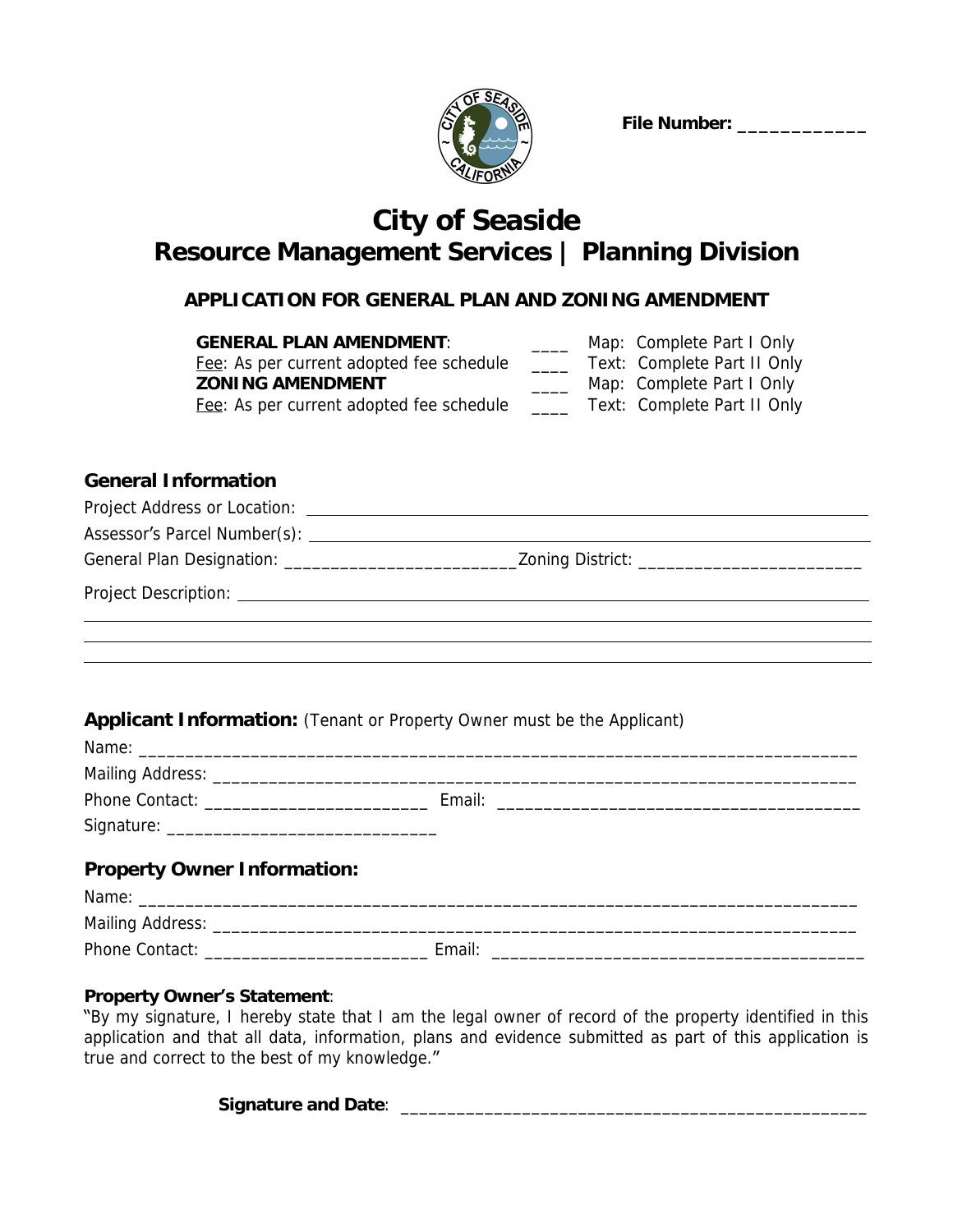If there is more than one owner of the property to be proposed to be General Plan Amendment and/or Zoning Amendment, the signatures of all owners must be provided.

#### **Each application for a General Plan Map Amendment or Zoning Map Amendment shall include all of the following maps and information:**

- 1) An accurate legal description of the area proposed to be rezoned/amended.
- 2) The names and addresses of all owners of real property within the area proposed to be amended together with the Assessor's Parcel Number of their property.
- 3) Provide Six (6) copies of maps for initial review. Additional maps will be required for final processing of this application. All maps shall be scaled  $(1 \text{ inch} = 100 \text{ feet}$ . The following information shall be included:
	- a) The location and dimensions of the boundaries of the property to be rezoned/amended.
	- b) The names and widths of all streets within and adjacent to the area proposed to be rezoned/amended.
	- c) All parcels of land that have any part within three hundred (300) feet of any part of the property proposed to be rezoned/amended.
	- d) A small location map clearly showing the location of the property within the community.
	- e) Size of the area proposed to be rezoned/amended in square feet or acres.
	- f) All access points to the property proposed to be rezoned/amended.
	- g) A north arrow (north should be to the top of the map).
	- h) One (1) copy of the map on an  $8\frac{1}{2}$  inch by 11 inch overhead transparency.
	- i) Any additional information which would illustrate the proposed rezoning or plan amendment.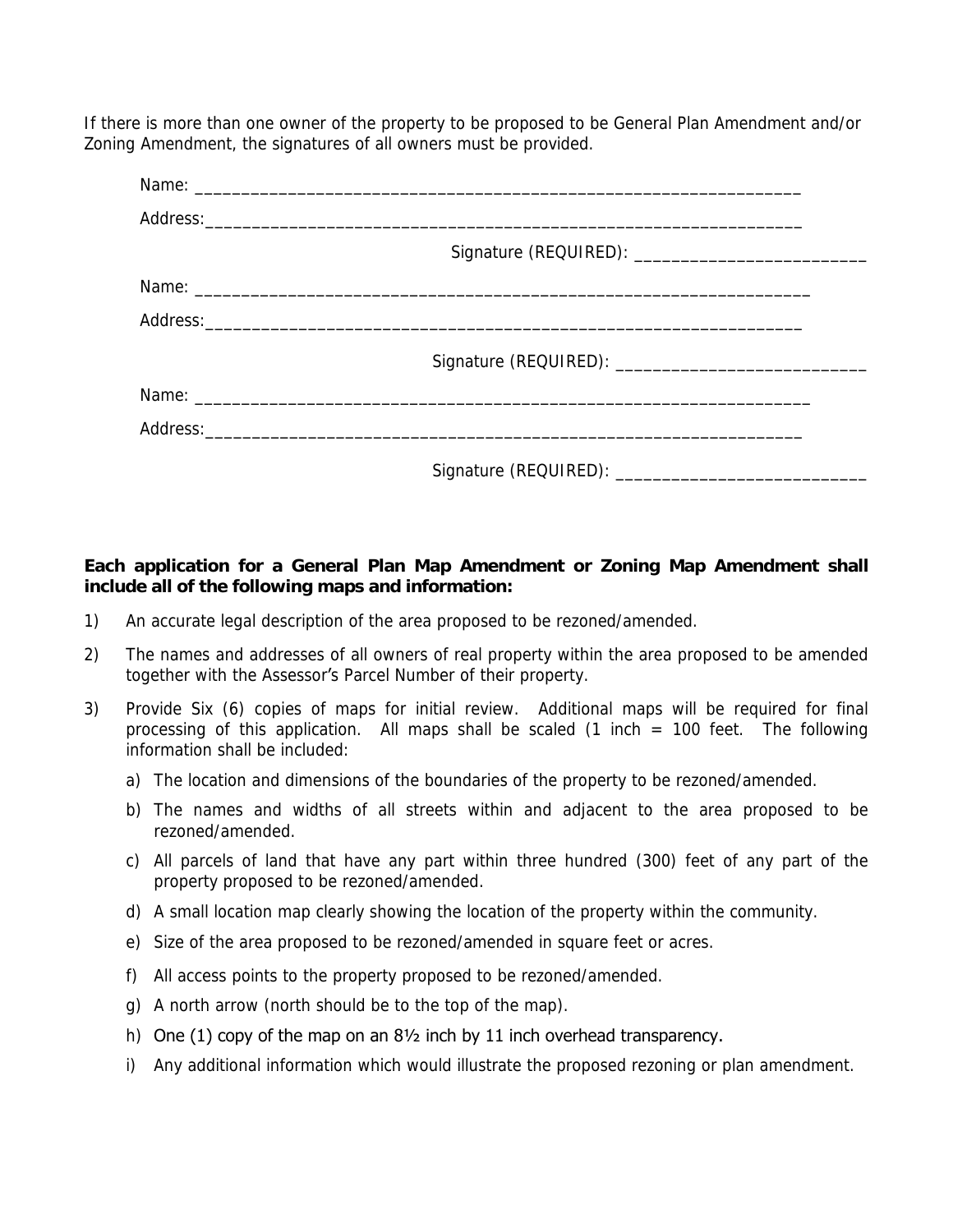## **PART I: GENERAL PLAN LAND USE MAP OR ZONING MAP AMENDMENT**

| EXISTING CONDITIONS              | <b>PROPOSED CONDITIONS</b> |  |
|----------------------------------|----------------------------|--|
| <b>GENERAL PLAN DESIGNATION:</b> | GENERAL PLAN DESIGNATION:  |  |
| ZONING DISTRICT:                 | ZONING DISTRICT:           |  |

A) EXPLAIN IN DETAIL WHY THE GENERAL PLAN AMENDMENT AND/OR ZONING AMENDMENT IS NEEDED:

\_\_\_\_\_\_\_\_\_\_\_\_\_\_\_\_\_\_\_\_\_\_\_\_\_\_\_\_\_\_\_\_\_\_\_\_\_\_\_\_\_\_\_\_\_\_\_\_\_\_\_\_\_\_\_\_\_\_\_\_\_\_\_\_\_\_\_\_\_\_\_\_\_\_\_\_\_\_\_\_

\_\_\_\_\_\_\_\_\_\_\_\_\_\_\_\_\_\_\_\_\_\_\_\_\_\_\_\_\_\_\_\_\_\_\_\_\_\_\_\_\_\_\_\_\_\_\_\_\_\_\_\_\_\_\_\_\_\_\_\_\_\_\_\_\_\_\_\_\_\_\_\_\_\_\_\_\_\_\_\_

\_\_\_\_\_\_\_\_\_\_\_\_\_\_\_\_\_\_\_\_\_\_\_\_\_\_\_\_\_\_\_\_\_\_\_\_\_\_\_\_\_\_\_\_\_\_\_\_\_\_\_\_\_\_\_\_\_\_\_\_\_\_\_\_\_\_\_\_\_\_\_\_\_\_\_\_\_\_\_\_

B) EXPLAIN WHY THE PROPERTY IS MORE SUITABLE FOR THE USES ALLOWED IN THE PROPOSED GENERAL PLAN DESIGNATION AND/OR ZONING DISTRICT THAN FOR THE USES ALLOWED IN THE EXISTING GENERAL PLAN DESIGNATION AND/OR ZONING DISTRICT:

\_\_\_\_\_\_\_\_\_\_\_\_\_\_\_\_\_\_\_\_\_\_\_\_\_\_\_\_\_\_\_\_\_\_\_\_\_\_\_\_\_\_\_\_\_\_\_\_\_\_\_\_\_\_\_\_\_\_\_\_\_\_\_\_\_\_\_\_\_\_\_\_\_\_\_\_\_\_\_\_

\_\_\_\_\_\_\_\_\_\_\_\_\_\_\_\_\_\_\_\_\_\_\_\_\_\_\_\_\_\_\_\_\_\_\_\_\_\_\_\_\_\_\_\_\_\_\_\_\_\_\_\_\_\_\_\_\_\_\_\_\_\_\_\_\_\_\_\_\_\_\_\_\_\_\_\_\_\_\_\_

\_\_\_\_\_\_\_\_\_\_\_\_\_\_\_\_\_\_\_\_\_\_\_\_\_\_\_\_\_\_\_\_\_\_\_\_\_\_\_\_\_\_\_\_\_\_\_\_\_\_\_\_\_\_\_\_\_\_\_\_\_\_\_\_\_\_\_\_\_\_\_\_\_\_\_\_\_\_\_\_

\_\_\_\_\_\_\_\_\_\_\_\_\_\_\_\_\_\_\_\_\_\_\_\_\_\_\_\_\_\_\_\_\_\_\_\_\_\_\_\_\_\_\_\_\_\_\_\_\_\_\_\_\_\_\_\_\_\_\_\_\_\_\_\_\_\_\_\_\_\_\_\_\_\_\_\_\_\_\_\_

C) EXPLAIN WHY THE USES ALLOWED IN THE CURRENT GNERAL PLAN DESIGNATION AND/OR ZONING DISTRICT WOULD NOT BE DETRIMENTAL TO SURROUNDING PROPERTIES:

\_\_\_\_\_\_\_\_\_\_\_\_\_\_\_\_\_\_\_\_\_\_\_\_\_\_\_\_\_\_\_\_\_\_\_\_\_\_\_\_\_\_\_\_\_\_\_\_\_\_\_\_\_\_\_\_\_\_\_\_\_\_\_\_\_\_\_\_\_\_\_\_\_\_\_\_\_\_\_\_

\_\_\_\_\_\_\_\_\_\_\_\_\_\_\_\_\_\_\_\_\_\_\_\_\_\_\_\_\_\_\_\_\_\_\_\_\_\_\_\_\_\_\_\_\_\_\_\_\_\_\_\_\_\_\_\_\_\_\_\_\_\_\_\_\_\_\_\_\_\_\_\_\_\_\_\_\_\_\_\_

\_\_\_\_\_\_\_\_\_\_\_\_\_\_\_\_\_\_\_\_\_\_\_\_\_\_\_\_\_\_\_\_\_\_\_\_\_\_\_\_\_\_\_\_\_\_\_\_\_\_\_\_\_\_\_\_\_\_\_\_\_\_\_\_\_\_\_\_\_\_\_\_\_\_\_\_\_\_\_\_

\_\_\_\_\_\_\_\_\_\_\_\_\_\_\_\_\_\_\_\_\_\_\_\_\_\_\_\_\_\_\_\_\_\_\_\_\_\_\_\_\_\_\_\_\_\_\_\_\_\_\_\_\_\_\_\_\_\_\_\_\_\_\_\_\_\_\_\_\_\_\_\_\_\_\_\_\_\_\_\_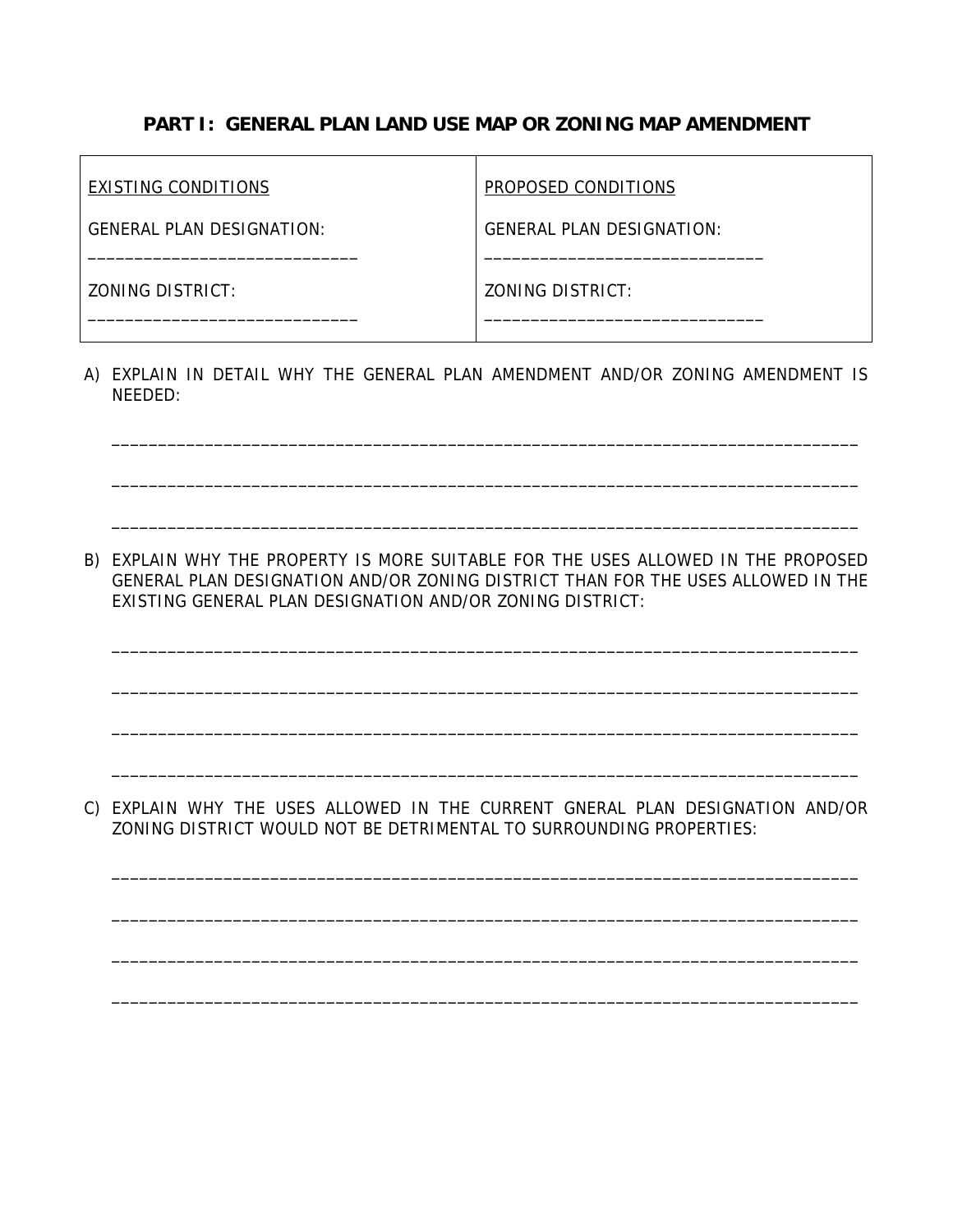### PART II: TEXT AMENDMENT TO GENERAL PLAN AND/OR ZONING ORDINANCE

| (A) | FREQUEST IS TO AMEND THE GENERAL PLAN: T<br>HF. | <b>CHAPT</b> | ) N t |
|-----|-------------------------------------------------|--------------|-------|
|     | ∩∧∩<br>JNL F                                    |              |       |

- B) THE REQUEST IS TO AMEND THE ZONING ORDINANCE: CHAPTER(S) \_\_\_\_\_\_\_\_\_\_\_\_\_\_\_,
- C) THE PRESENT WORDING OF THE TEXT TO BE AMENDED IS:

D) THE PROPOSED WORDING OF THE TEXT TO BE AMENDED IS:

E) THE PURPOSE FOR REQUESTING THIS AMENDEMENT IS: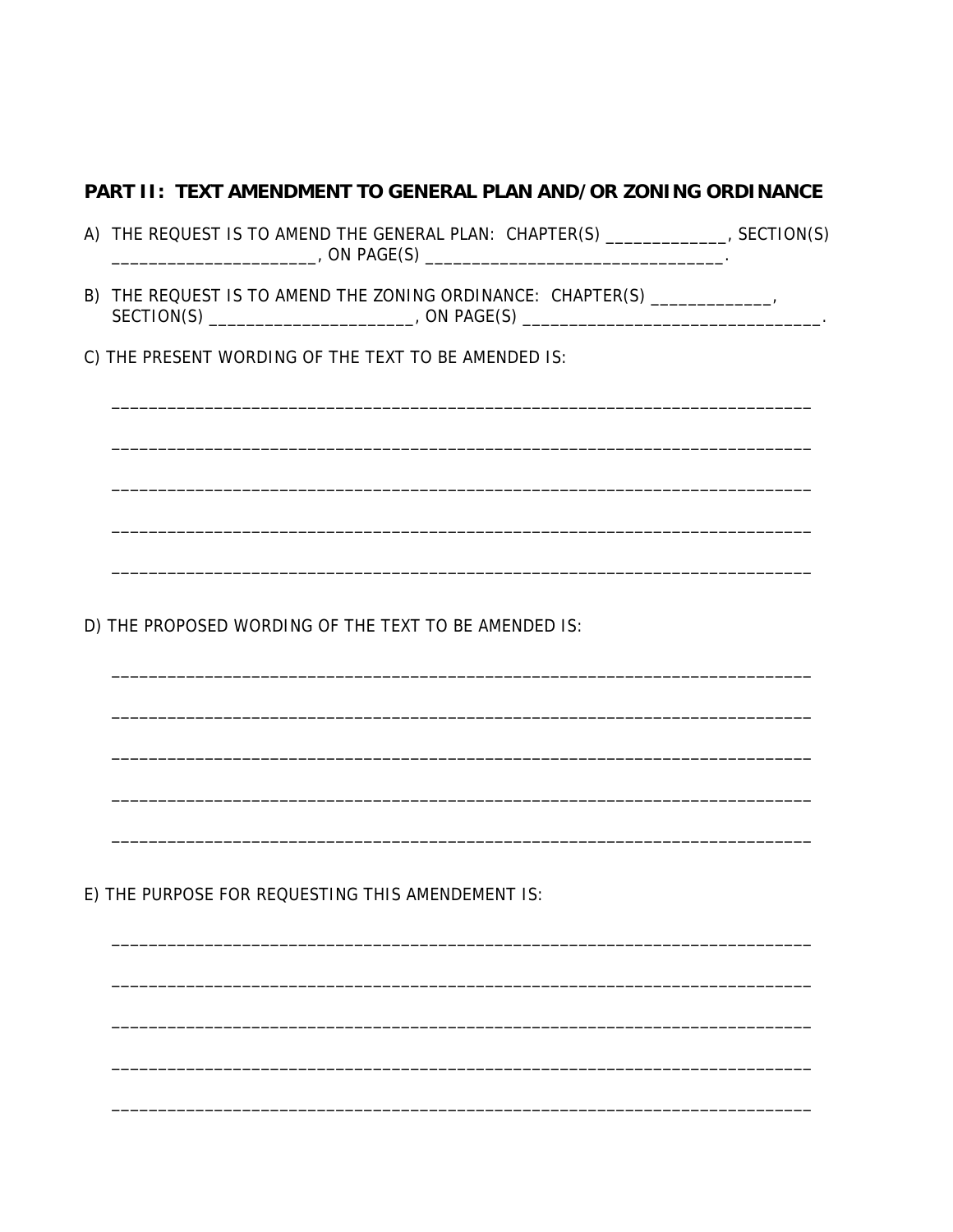## **DECLARATION OF CAMPAIGN CONTRIBUTIONS (PLANNING COMMISSION & CITY COUNCIL)**

California Government Code Section 84308 prohibits a Commissioner or Council Member from voting on a project if he or she has received campaign contributions in excess of \$250 within the past year from project proponents or opponents, their agents, employees or family, or any person with a financial interest in the project.

In the event of such contributions, a Commissioner must disqualify him or herself from voting on the project. Failure to do so may lead to revocation of the permit.

Each applicant or authorized agent must declare below whether any such contributions have been made to any of the Commissioners or Council Member(s) listed below.

#### **Check one:**

- The applicant(s), their agents, employees, family, and/or any person with a financial interest in the project **HAVE NOT CONTRIBUTED** over \$250 to any Commissioner(s) or Council Member(s) within the past year.
- The applicant(s), their agents, employees, family, and/or any person having a financial interest in the project HAVE CONTRIBUTED over \$250 to the Commissioner(s) or Council Member(s) listed below within the past year.

COMMISSIONER/COUNCIL MEMBER: \_\_\_\_\_\_\_\_\_\_\_\_\_\_\_\_\_\_\_\_\_\_\_\_\_\_\_\_\_\_\_\_\_\_\_\_\_\_\_\_\_\_

COMMISSIONER/COUNCIL MEMBER: \_\_\_\_\_\_\_\_\_\_\_\_\_\_\_\_\_\_\_\_\_\_\_\_\_\_\_\_\_\_\_\_\_\_\_\_\_\_\_\_\_\_

#### **Applicant or Authorized Agent:**

Name: \_\_\_\_\_\_\_\_\_\_\_\_\_\_\_\_\_\_\_\_\_\_\_\_\_\_\_\_\_\_\_

(Please Print)

Signature: \_\_\_\_\_\_\_\_\_\_\_\_\_\_\_\_\_\_\_\_\_\_\_\_\_\_\_\_ Date: \_\_\_\_\_\_\_\_\_\_\_\_\_\_\_\_\_\_\_\_\_\_\_\_

#### **Current Planning Commissioners:**

John Owens, Chair Michael Spalleta, Vice Chair Keith Dodson Denise Ross Arlington La Mica Denise Ross

**Current City Council Members:** Ian N. Oglesby, Mayor

David Pacheco, Mayor Pro Tem Jason Campbell Jon Wizard Alissa Kispersky